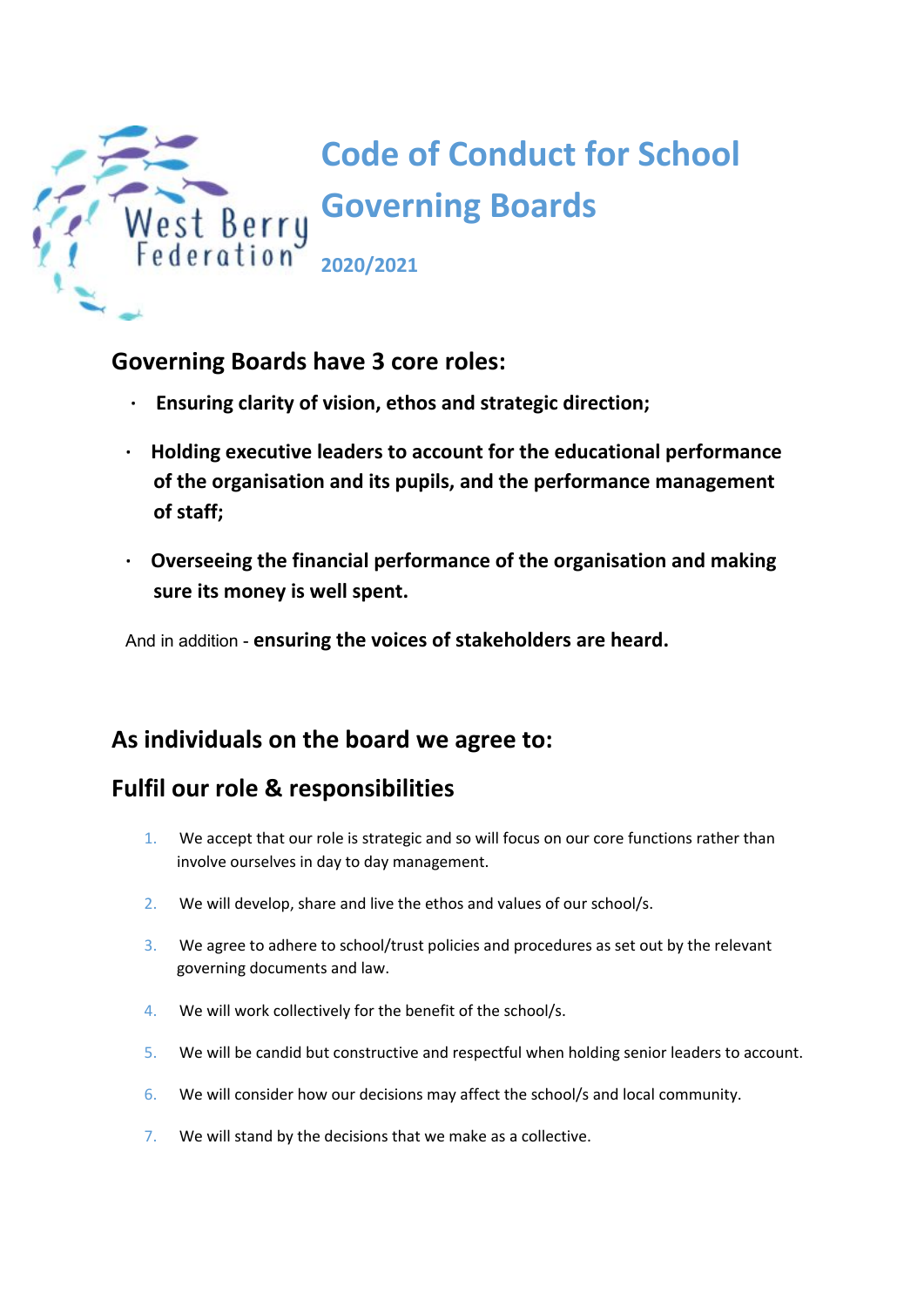- 8. Where decisions and actions conflict with the Seven Principles of Public Life or may place pupils at risk, we will speak up and bring this to the attention of the relevant authorities.
- 9. We will only speak or act on behalf of the board if we have the authority to do so.
- 10. We will fulfil our responsibilities as a good employer, acting fairly and without prejudice.
- 11. When making or responding to complaints we will follow the established procedures.
- 12. We will strive to uphold the school's / trust's reputation in our private communications (including on social media).

#### **Demonstrate our commitment to the role**

- 1. We will involve ourselves actively in the work of the board, and accept our fair share of responsibilities, serving on committees or working groups where required.
- 2. We will make every effort to attend all meetings and where we cannot attend give apologies in advance.
- 3. We will arrive at meetings prepared, having read all papers in advance, ready to make a positive contribution and observe protocol.
- 4. We will get to know the school/s well and respond to opportunities to involve ourselves in school activities.
- 5. We will visit the school/s and when doing so will make arrangements with relevant staff in advance and observe school and board protocol.
- 6. When visiting the school in a personal capacity (i.e. as a parent or carer), we will continue to honour the commitments made in this code.
- 7. We will participate in induction training and take responsibility for developing our individual and collective skills and knowledge on an ongoing basis.

### **Build and maintain relationships**

- 1. We will develop effective working relationships with school leaders, staff, parents and other relevant stakeholders from our local community/ communities.
- 2. We will express views openly, courteously and respectfully in all our communications with board members and staff both inside and outside of meetings.
- 3. We will support the chair in their role of leading the board and ensuring appropriate conduct.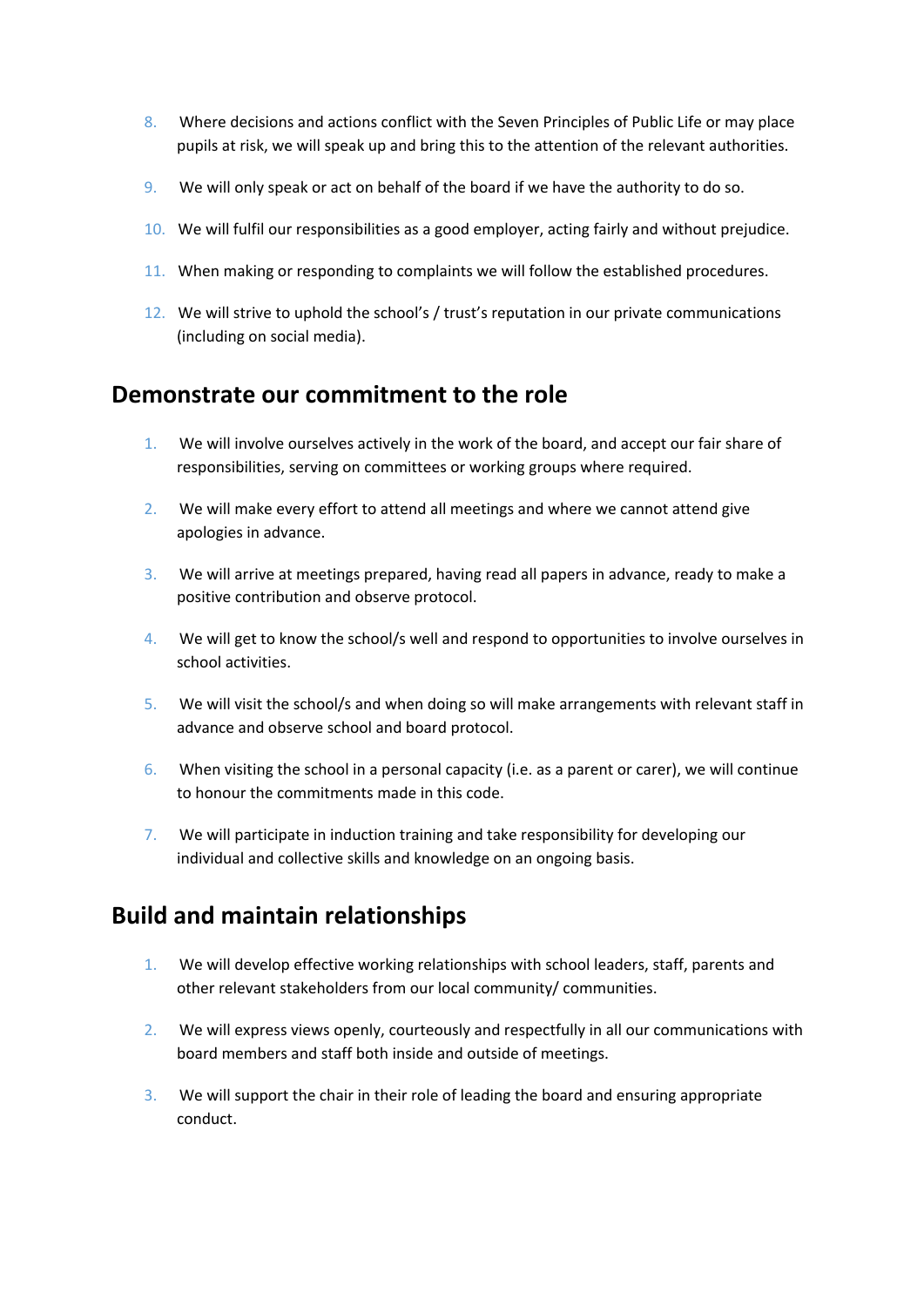## **Respect confidentiality**

- 1. We will observe complete confidentiality both inside and outside of school when matters are deemed confidential or where they concern individual staff, pupils or families.
- 2. We will not reveal the details of any governing board vote.
- 3. We will ensure all confidential papers are held and disposed of appropriately.
- 4. We will maintain confidentiality even after we leave office.

## **Declare conflicts of interest and be transparent**

- 1. We will declare any business, personal or other interest that we have in connection with the board's business and these will be recorded in the Register of Business Interests.
- 2. We will also declare any conflict of loyalty at the start of any meeting should the need arise.
- 3. If a conflicted matter arises in a meeting, we will offer to leave the meeting for the duration of the discussion and any subsequent vote.
- 4. We accept that the Register of Business Interests will be published on the school website.
- 5. We will act in the best interests of the school as a whole and not as a representative of any group.
- 6. We accept that in the interests of open governance, our full names, date of appointment, terms of office, roles on the governing board, attendance records, relevant business and pecuniary interests, category of governor and the body responsible for appointing us will be published on the school's website.
- 7. We accept that information relating to board members will be collected and recorded on the DfE's national database of governors (Get information about schools), some of which will be publicly available.

We understand that potential or perceived breaches of this code will be taken seriously and that a breach could lead to formal sanctions.